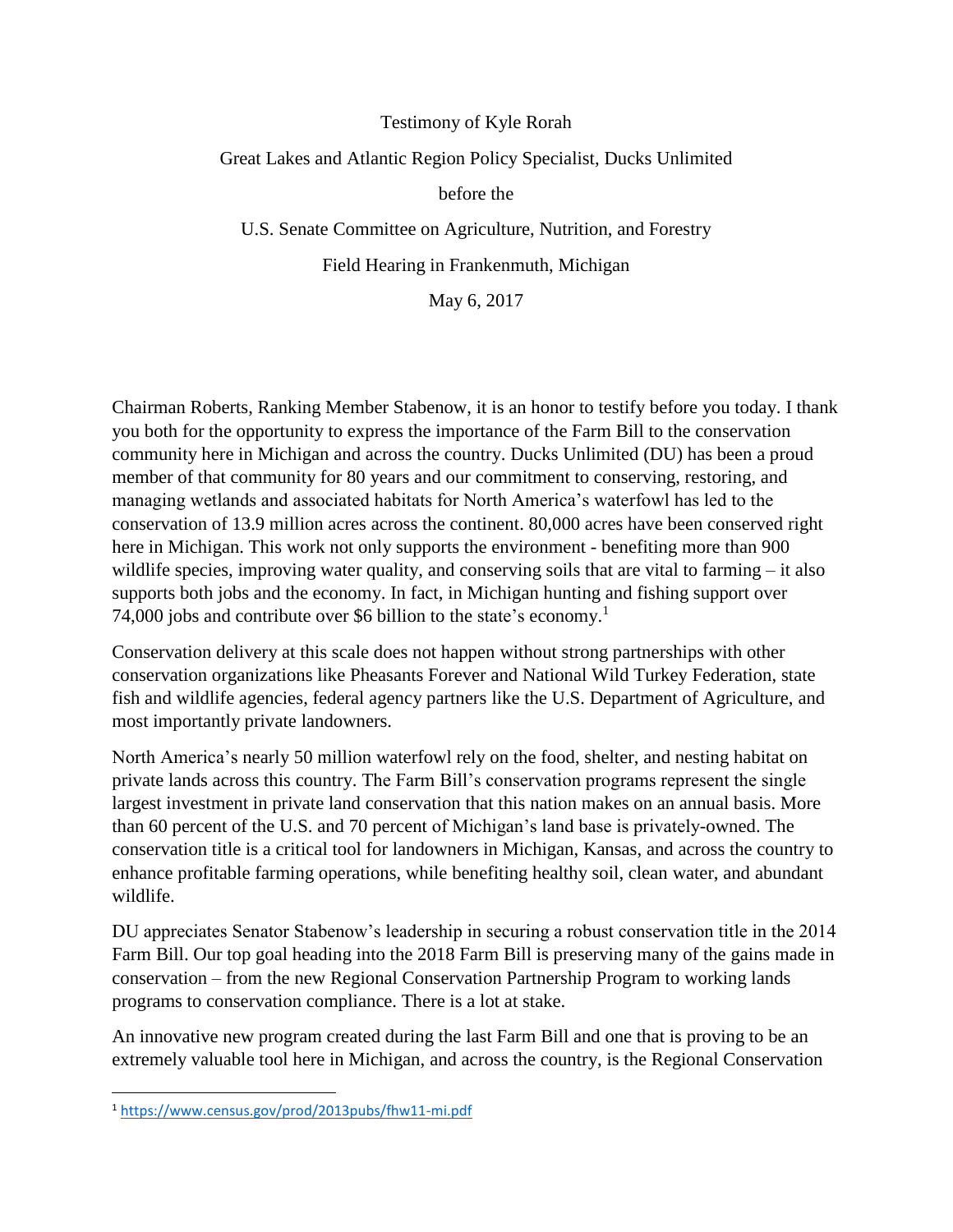Partnership Program (RCPP). RCPP leverages federal funds with private partner investments to promote the sustainable use of soil, water, and wildlife in critical conservation areas, like the Great Lakes. Here in Michigan, eight RCPP projects totaling more than \$55 million are addressing issues like algae blooms in Lake Erie, water quality improvements in Saginaw Bay, restoration of the Grand River, and enhancing the Huron River watershed. DU is currently involved in two different RCPP projects here in the state and 9 different RCPP projects nationwide. An example of the type of partnerships facilitated by RCPP is that between USA Rice and Ducks Unlimited. Through this partnership we have worked with many producers and other partners to harness this tremendously powerful and innovative program. The implementation of our 2015 RCPP rice projects across the country and the success of two RCPP proposals in 2016 demonstrate the importance of the program to rice growers. DU wants to maintain this important partnership program in the 2018 Farm Bill, while making some changes that will improve program delivery, further spur innovation, and ensure partners have the resources and tools they need to be successful.

Another Farm Bill program that DU has found mission critical is the Agricultural Conservation Easement Program (ACEP). ACEP provides financial and technical assistance to help conserve agricultural lands and wetlands and their related benefits. Many of Michigan's breeding waterfowl migrate up and down the Mississippi River every year, and so they rely heavily on habitat work done in the states to our south. Currently there are over 151,000 acres in Missouri alone that are enrolled in Wetland Reserve Program (WRP) that is part of ACEP. Most of these acres are located within DU wetland emphasis areas across the state and nicely compliment all the wetland work we have been doing across Missouri. Currently the enrollment demand for this program nationwide far outpaces what current baseline funding levels will allow. Due to its documented success and high landowner demand, we support efforts to restore baseline funding back to at least \$500 million per year, as well as changes to improve management and landowner flexibility on ACEP sites.

The Conservation Reserve Program (CRP), is yet another important component of the Farm Bill and gives landowners the opportunity to conserve lands and habitat that are critical to economically important game species like pheasants and ducks. Hunters spend \$4.8 billion a year in Michigan to pursue many of the species that rely on the type of habitat conserved by the CRP. , Lands enrolled in CRP help absorb farm field run-off before it hits the ditch or stream, help recharge groundwater resources, and help keeps the soil on the landscape. For these reasons DU is advocating for an increase to the current national CRP cap of 24 million acres, an increased allocation to CRP grasslands, and finally a robust voluntary incentive based working lands program, one that works hand-in-hand with private landowners.

As previously mentioned, hunting and fishing are extremely important to Michigan's economy. Nearly 2 million Michiganders hit the woods and waters every year to hunt and fish, and these individuals spend big money that supports our State's communities. My hometown of Algonac, MI is one such community whose economy is largely recreation based. During the fall, the parking lots of all the small family-owned diners along the St. Clair River and Lake St. Clair are packed at 5 A.M. with waterfowl hunters and the gas stations are full of people fueling up there